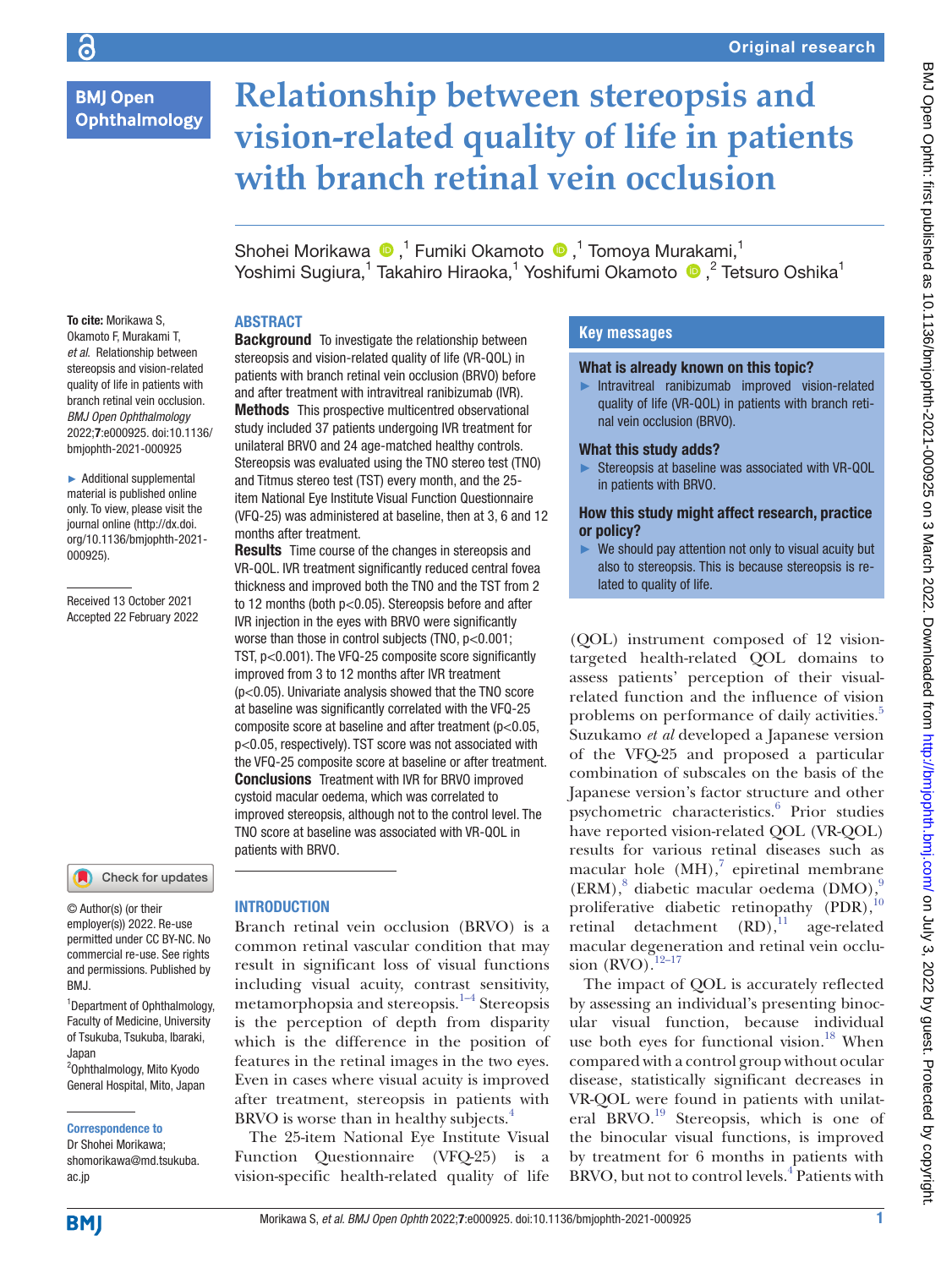BRVO may have an increased risk of impaired stereopsis and reduced QOL, thus VR-QOL in patients with BRVO might be associated with stereopsis. Ng *et al* reported that stereopsis was associated with the VR-QOL, specially during driving, after RD surgery.[20](#page-6-5)

However, no study has investigated the relationship between VR-QOL and stereopsis in patients with BRVO. In this study, we sought to elucidate the relationship between VR-QOL including subscales in detail and stereopsis, and reveal the time course of change in stereopsis for 12 months.

#### **METHODS**

This prospective study adhered to the tenets of the Declaration of Helsinki. Institutional Review Board approval was obtained. All participants were informed of their rights, and they provided written informed consent before undergoing the study procedures. Patients or the public were not involved in the design, or conduct, or reporting or dissemination plans of our research. This study included patients who had been diagnosed with BRVO at the University of Tsukuba Hospital and Mito Kyodo General Hospital between December 2016 and December 2019. All patients were treatment-naïve. Exclusion criteria included (1) previous history of vitreoretinal surgery; (2) previous history of ophthalmic disorders except mild refractive errors and mild cataract; (3) undergoing macular oedema treatment within the last 90 days (including subtenon triamcinolone acetonide, intravitreal bevacizumab, intravitreal ranibizumab (IVR), intravitreal aflibercept, topical steroid, carbonic anhydrase inhibitors); (4) undergoing intraocular surgery within the last 90 days; (5) contralateral eye of RVO; (6) poor control of hypertension and diabetes mellitus; (7) undergoing laser treatment within the last 30 days; and (8) anisometropia >2 D. We also included age-matched controls. Eligible patients with a diagnosis of BRVO were examined every month and treated with an IVR injection pro re nata for 12 months. During the treatment period (months 0–2), the patients received monthly IVR injections. During the observation period (months 3–12), all patients received monthly IVR injections if the central retinal thickness (CRT) was >300µm, as measured by optical coherence tomography (OCT), or if serous RD or subretinal haemorrhage were present. IVR was performed by two ophthalmologists (TM and SM).

All patients were evaluated at baseline and monthly post-treatment using the TNO stereo test (TNO) and Titmus stereo test (TST); best-corrected visual acuity (BCVA) and OCT images were also obtained. The patients answered the VFQ-25 before treatment and at 3, 6 and 12 months after treatment.

We tested two indices of the stereopsis using the TNO and TST at a standard viewing distance of 40cm with an appropriate spectacle correction. To ensure that patients did not use monocular clues on the TST, their responses were checked by inverting the stereo target and asking if the target appeared in front of or behind the page. TNO

and TST were converted from seconds of arc to logarithm (log) value for analysis. The BCVA was measured using the Landolt chart and converted to the logarithm of the minimum angle of resolution units (logMAR) for analysis. The retinal microstructure was obtained using a spectral domain OCT (Cirrus; Carl Zeiss, Dublin, California, USA) and five-line raster cross scans and a macular cube were performed using Cirrus analysis software V.3.0, with more than 7/10 signal strength. We quantitated the CRT, central fovea thickness (CFT) and the presence of serous RD.

The research staff explained the VFQ-25 questionnaire to the patients, provided detailed instructions, helped if needed and checked the completed questionnaires. The VFQ-25 consists of 25 items where patients are expected to assess the level of difficulty of specific visual symptoms and daily activities. Each item applies to 1 of the 12 subscales, namely, 'general health', 'general vision', 'ocular pain', 'near activities', 'distance activities', 'social functioning', 'mental health', 'role difficulties', 'dependency', 'driving', 'colour vision' and 'peripheral vision'. These subscales range from 0 to 100 points, with 100 indicating the highest function. The VFQ-25 composite score is the average score for all subscales, without questions regarding 'general health'. In this study, a Japanese version of the VFQ-25 was used, which was modified to accommodate the Japanese lifestyle and culture and which has been validated for ocular diseases.<sup>[6](#page-5-3)</sup>

The mean and SD were calculated for age, the TNO score, the TST score, BCVA, VFQ-25 composite score and duration of disease. The TNO, TST, BCVA, CFT and VFQ-25 composite scores were analysed using a repeatedmeasures analysis of variance to assess the time course of the changes. If significant differences were found, a Bonferroni test was performed. The Mann-Whitney U test was used to compare the VFQ-25 composite score between patients with BRVO at baseline and 12 months after IVR and the control subjects. The relationship between the stereopsis and VFQ-25 composite score and 12 subscales at baseline and 12 months was assessed by means of the Spearman's rank correlation coefficient test. The relationship between the stereopsis and the number of injections was assessed by means of the Spearman's rank correlation coefficient test. Statistical analysis was performed using SPSS Statistics for Mac software (V.25, IBM Corp.). All statistical tests were two-sided and the level of significance was set at p<0.05.

#### RESULTS

We analysed 37 patients (17 male, 20female) who were diagnosed with BRVO. Their ages averaged 67.5±10.3 years (mean±SD). Twenty-four age-matched healthy control subjects (11 male, 13 female) were included in the study. The baseline characteristics of patients with BRVO and control subjects are shown in [table](#page-2-0) 1. The mean duration of disease was 2.7±2.8 months. BCVA and stereopsis (assessed with the TNO and the TST) were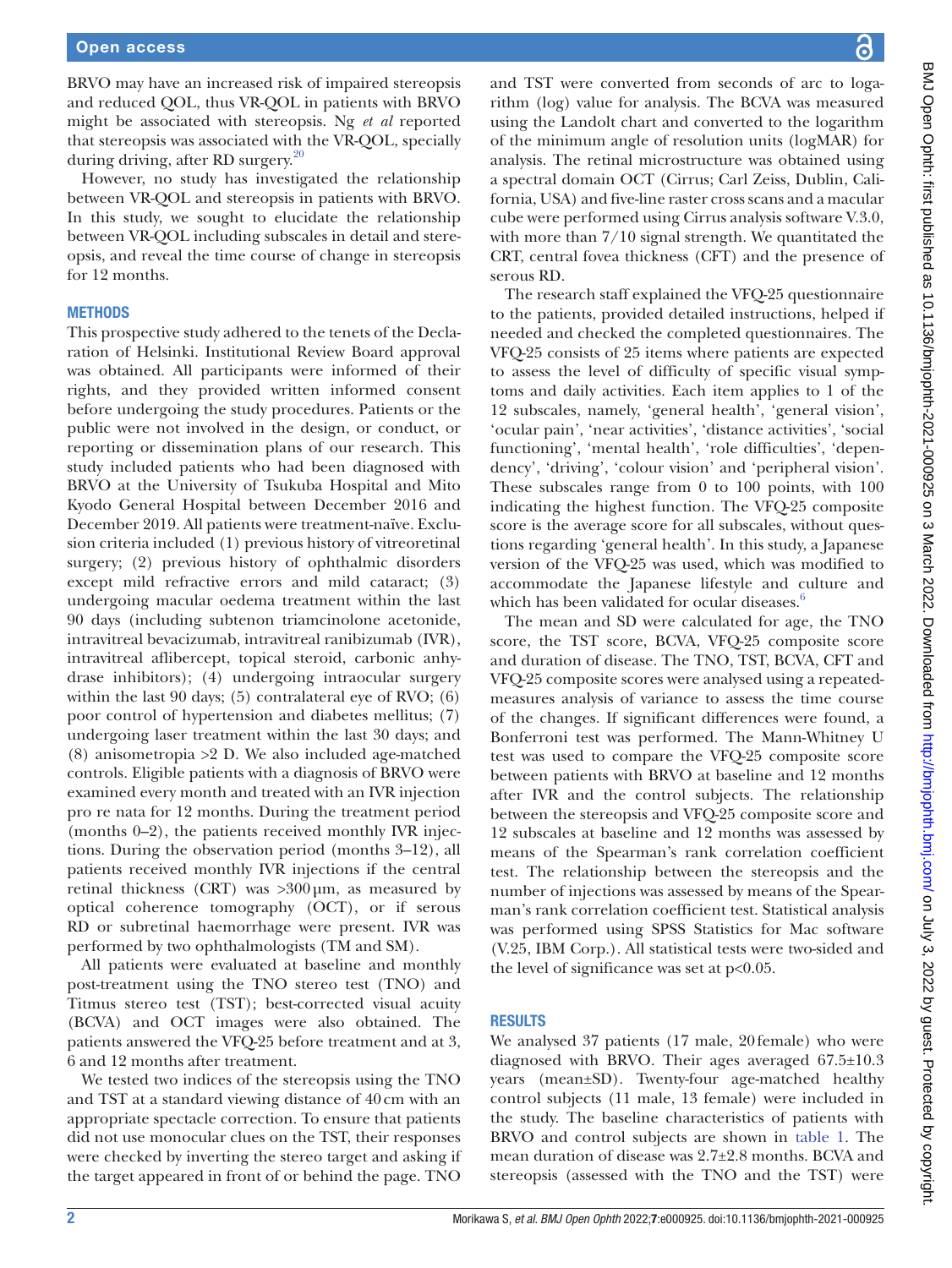<span id="page-2-0"></span>

| Clinical characteristics in patients with branch retinal vein occlusion at baseline and control subjects<br><b>Table 1</b> |                                                |                         |            |  |  |  |  |
|----------------------------------------------------------------------------------------------------------------------------|------------------------------------------------|-------------------------|------------|--|--|--|--|
|                                                                                                                            | Patients with branch retinal vein<br>occlusion | <b>Control subjects</b> | P values   |  |  |  |  |
| Cases, n                                                                                                                   | 37                                             | 24                      | -          |  |  |  |  |
| Age (years)                                                                                                                | $67.5 \pm 10.3$                                | $64.7 \pm 6.0$          | 0.053      |  |  |  |  |
| Sex (male/female)                                                                                                          | 17/20                                          | 11/13                   | 0.99       |  |  |  |  |
| TNO stereo test (log)                                                                                                      | $2.90+0.64$                                    | $1.79 + 0.21$           | $< 0.001*$ |  |  |  |  |
| Titmus stereo test (log)                                                                                                   | $2.63 \pm 0.79$                                | $1.70 \pm 0.16$         | $< 0.001*$ |  |  |  |  |
| Best-corrected visual acuity (logMAR)                                                                                      | $0.40+0.30$                                    | $-0.08 + 0.07$          | $< 0.001*$ |  |  |  |  |
| VFQ-25 composite score                                                                                                     | $76.9 \pm 10.9$                                |                         |            |  |  |  |  |
| Duration (months)                                                                                                          | $2.7 \pm 2.8$                                  | -                       | -          |  |  |  |  |

The values are shown as the mean±SD.

\*Significant between-group difference (Mann-Whitney U test,  $\chi^2$  test).

logMAR, logarithm of the minimum angle of resolution; VFQ-25, The National Eye Institute 25-item Visual Function Questionnaire.

significantly worse in the patients with BRVO than in the control subjects (p<0.001and p<0.001, respectively).

The time course of changes in the TNO and TST scores in patients with BRVO are charted in [figure](#page-2-1) 1. IVR injections significantly improved the TNO score from 2 months after treatment ( $p<0.05$ ) ([figure](#page-2-1) 1A) and the TST score from 2 months after treatment  $(p<0.05)$  [\(figure](#page-2-1) 1B) during the follow-up period from baseline. At baseline, TNO and TST values (second of arc) in patients with BRVO were 794 and 427 which corresponded to circle 1 and 2. At 12 months, these values were 219 and 95, which corresponded to circle 3 and 5. Even after treatment, the TNO and TST scores in patients with BRVO at 12 months were significantly worse than those of the control subjects



<span id="page-2-1"></span>Figure 1 The time course of changes in stereopsis in patients with branch retinal vein occlusion before and after treatment for 12 months with intravitreal ranibizumab. (A) The TNO stereo test score improved significantly from 2 months after treatment. (B) The Titmus stereo test score improved significantly from 2 months after treatment. \*One-way repeated measures analysis of variance with a Bonferroni test.

(p<0.001and p<0.001, respectively). The TNO and TST scores were not correlated with the number of injections.

Changes from baseline BCVA and CFT are shown in [figure](#page-3-0) 2. There was a significant improvement in BCVA [\(online supplemental figure A](https://dx.doi.org/10.1136/bmjophth-2021-000925)) and CFT [\(online supple](https://dx.doi.org/10.1136/bmjophth-2021-000925)[mental figure B](https://dx.doi.org/10.1136/bmjophth-2021-000925)) after 1month in the BRVO group. At 12 months, the BCVA of patients who received IVR treatment increased by 0.35 logMAR, while CFT reduced by 281µm. IVR injections also resulted in significant improvements in the VFQ-25 composite scores from baseline (76.9±10.9, 84.9±7.9, 84.6±7.5and 86.6±7.7 at baseline, 3, 6 and 12 months, respectively,  $p<0.05$ ).

Scatter plots of stereopsis and the VFQ-25 composite scores at baseline and after treatment are shown in [figure](#page-3-0) 2. The TNO score at baseline significantly correlated with VFQ-25 composite score at baseline (r=−0.38, p<0.05, [figure](#page-3-0) 2A) and at 12 months (r=−0.34, p<0.05, [figure](#page-3-0) 2C). In contrast, TST scores were not correlated with VFQ-25 composite score at baseline and 12 months ([figure](#page-3-0) 2D–F).

Tables [2 and 3](#page-4-0) display the relationship between stereopsis and each VFQ-25 subscale in patients with BRVO at baseline ([table](#page-4-0) 2) and at 12 months [\(table](#page-4-1) 3). There were significant associations between the TNO scores and 'general health', 'general vision', 'distance activities', 'social functioning', 'colour vision' and 'peripheral vision' at baseline. The TST scores showed a significant correlation with 'ocular pain' at baseline [\(table](#page-4-0) 2). At 12 months after treatment, there was only a significant association between the TNO scores and 'distance activities' [\(table](#page-4-1) 3).

#### **DISCUSSION**

We found that patients with BRVO had worse stereopsis and BCVA at baseline than control subjects and the mean VFQ-25 composite score for patients with BRVO was 76.9±10.9 points. Several studies have provided impairment of stereopsis and BCVA in patients with retinal diseases such as  $MH$ ,<sup>21 22</sup> ERM<sup>23</sup> and RD<sup>24</sup> when compared with control subjects. Previous studies have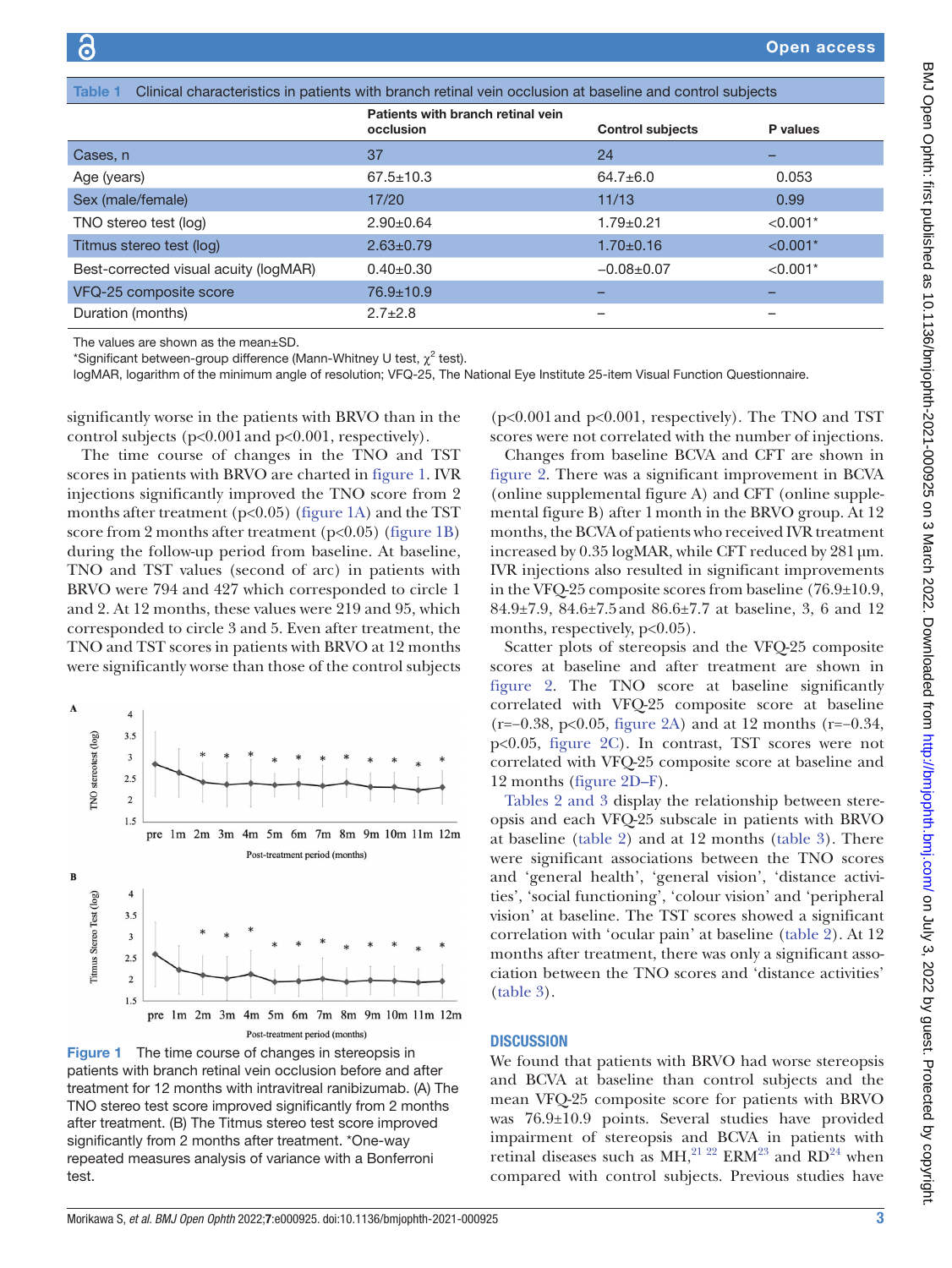

<span id="page-3-0"></span>Figure 2 Scatter plots of stereopsis and the 25-item National Eye Institute Visual Function Questionnaire (VFQ-25) composite score at baseline and after treatment. (A) TNO stereo test at baseline versus VFQ-25 composite score at baseline. (A) TNO stereo test at 12 months after treatment versus VFQ-25 composite score at 12 months after treatment. (C) TNO stereo test at baseline versus VFQ-25 composite score at 12 months after treatment. (D) Titmus stereo test at baseline versus VFQ-25 composite score at baseline. (E) Titmus stereo test at 12 months after treatment versus VFQ-25 composite score at 12 months after treatment. (F) Titmus stereo test at baseline versus VFQ-25 composite score at 12 months after treatment.

described that the mean VFQ-25 composite scores at baseline in patients with MH,<sup>7</sup> ERM,<sup>[8](#page-5-5)</sup> DMO<sup>[9](#page-5-6)</sup> and PDR<sup>10</sup> were 70.5, 66.2, 63.1 and 56.3, respectively. Okamoto *et al* reported that the mean VFQ-25 composite score was 89.4 in healthy controls.<sup>[8](#page-5-5)</sup> Disturbance in stereopsis in patients with BRVO compared with control subjects was similar to that in patients with other unilateral retinal disorders. The mean VFQ-25 composite score in patients with BRVO was relatively smaller than that of healthy controls, and higher than that of patients with other retinal diseases.

The present study represents the 1-year course of changes in stereopsis in patients with BRVO who underwent IVR treatment. Okamoto *et al* revealed that vitrectomy for ERM and MH significantly improved stereopsis.<sup>22 23</sup> Taken together, these findings indicate that stereopsis induced by retinal diseases is improved with adequate therapy. IVR treatment has been proven to be effective for the BCVA, stereopsis and contrast sensitivity in patients with BRVO for 6 months.<sup>34</sup> By contrast, Sugiura *et al* reported that IVR did not improve metamorphopsia.[2](#page-5-8) For the purposes of evidence-based counselling of patients and their families, clinicians should be aware that

not all visual functions in patients with BRVO have been improved. In this study, the number of injections was not correlated with stereopsis. Treatment with an IVR injection pro re nata for 12 months like this study protocol improved stereopsis, although not to the control level. The other protocol such as treat and extend might be better for stereopsis in patients with BRVO.

Although the IVR treatment for BRVO improved stereopsis, stereopsis of BRVO after treatment was significantly worse than that of control subjects in this study. It is known that vitrectomy for MH and ERM significantly improved stereopsis, although not in control subjects. $2223$ Watanabe *et al* reported that even after successful RD, stereopsis of RD has markedly deteriorated compared with that of control subjects. $24$  Even after treatment, patients with BRVO had stereopsis that was as poor as that in patients with other retinal disorders. BRVO is a vascular occlusive disease that results in macular oedema (MO) or serous RD (SRD). Patients with central serous chorioretinopathy with SRD have micropsia due to the compression of photoreceptors, which can result in stretching of the photoreceptors, which can then result

<u>යි</u>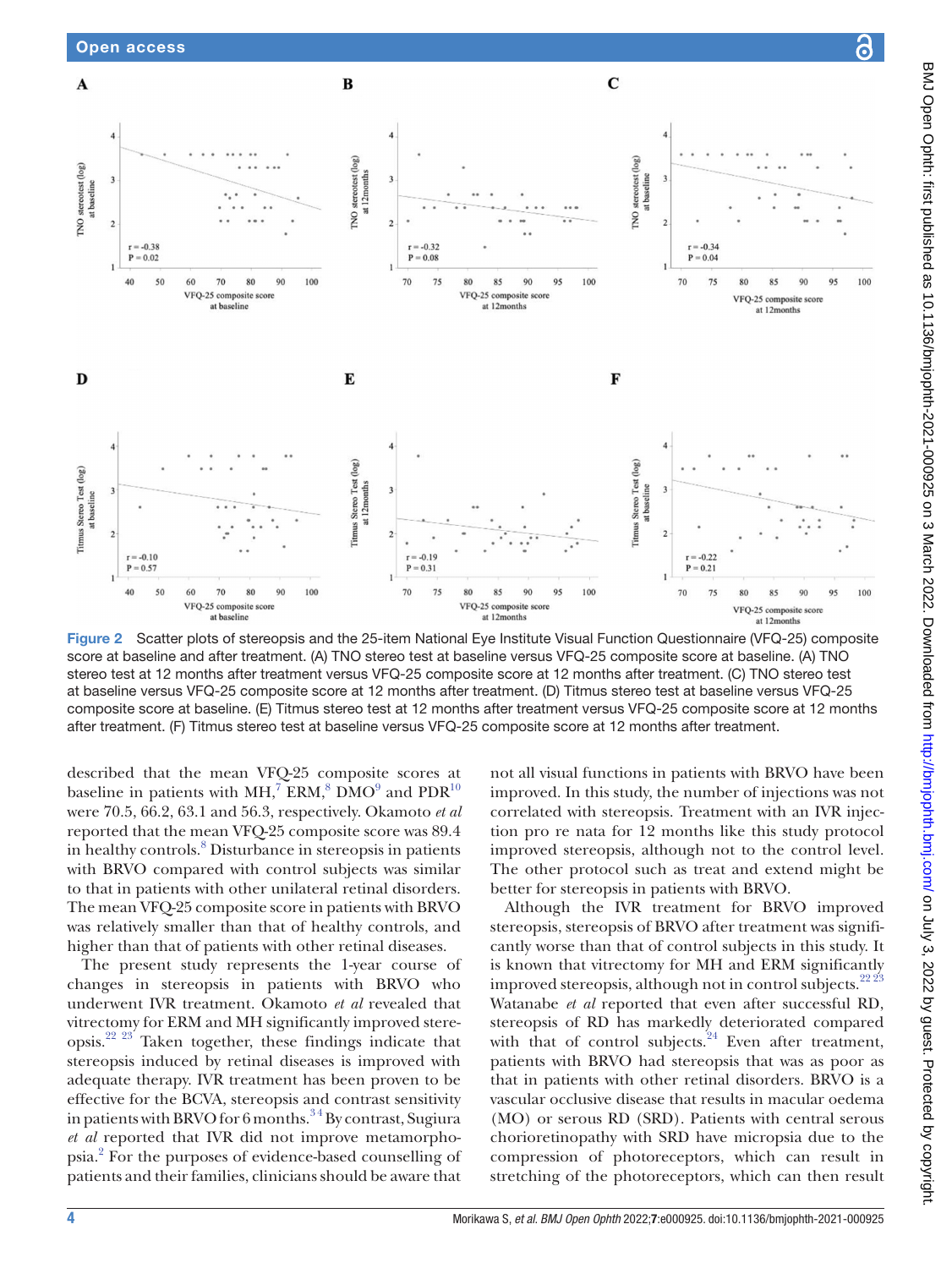<span id="page-4-0"></span>Table 2 The correlation between National Eye Institute 25-Item Visual Function Questionnaire subscales and stereopsis in patients with branch retinal vein occlusion at baseline

|                              |         | <b>Stereopsis at baseline</b> |         |                    |  |  |
|------------------------------|---------|-------------------------------|---------|--------------------|--|--|
|                              |         | <b>TNO</b> stereo test        |         | Titmus stereo test |  |  |
| VFQ-25 subscales at baseline | r       | P values                      | r       | P values           |  |  |
| General health               | $-0.36$ | $< 0.05*$                     | $-0.22$ | 0.20               |  |  |
| General vision               | $-0.39$ | ${<}0.05*$                    | $-0.28$ | 0.11               |  |  |
| Ocular pain                  | 0.03    | 0.85                          | $-0.44$ | $< 0.01*$          |  |  |
| Near activities              | $-0.28$ | 0.10                          | $-0.20$ | 0.25               |  |  |
| Distance activities          | $-0.39$ | $< 0.05*$                     | $-0.24$ | 0.17               |  |  |
| Social functioning           | $-0.45$ | $< 0.01*$                     | $-0.26$ | 0.14               |  |  |
| Mental health                | $-0.21$ | 0.23                          | $-0.06$ | 0.74               |  |  |
| Role difficulties            | $-0.26$ | 0.13                          | $-0.05$ | 0.80               |  |  |
| Dependency                   | $-0.30$ | 0.08                          | $-0.26$ | 0.14               |  |  |
| Driving                      | $-0.16$ | 0.44                          | 0.08    | 0.70               |  |  |
| Colour vision                | $-0.52$ | $< 0.01*$                     | $-0.32$ | 0.06               |  |  |
| Peripheral vision            | $-0.38$ | $< 0.05*$                     | $-0.16$ | 0.37               |  |  |

\*Significant correlation between VFQ-25 subscales at baseline and stereopsis at baseline (Spearman's correlation coefficient). VFQ-25, 25-item National Eye Institute Visual Function Questionnaire.

in micropsia.[25 26](#page-6-10) Lovasik *et al* reported that loss of stereopsis with increasing amounts of aniseikonia.[27](#page-6-11) Based on this information, it is possible that aniseikonia may cause stereopsis deficits in patients with BRVO. However, the exact cause of this loss in stereopsis even after treatment remains unknown. Further studies are required to elucidate the mechanisms of stereopsis.

The TNO score was significantly associated with the VFQ-25 composite score before and after treatment,

whereas the TST score was not associated with the VFQ-25 composite score in this study. The difference in the size of the two devices may help to explain the difference between the associations of TNO and TST with the VFQ-25 composite score. The objective of the TNO was 60 mm, and that of the TST was 5 mm. The viewing distance was 400 mm, the viewing angle of the TNO was 8.5°, that of the TST was 0.7°22; stereopsis was categorised as 'local' or 'global'. In clinical practice,

<span id="page-4-1"></span>Table 3 The correlation between National Eye Institute 25-Item Visual Function Questionnaire subscales and stereopsis in patients with branch retinal vein occlusion at 12months after treatment

|                                               | Stereopsis at 12 months after treatment |           |                    |          |
|-----------------------------------------------|-----------------------------------------|-----------|--------------------|----------|
|                                               | <b>TNO stereo test</b>                  |           | Titmus stereo test |          |
| VFQ-25 subscales at 12 months after treatment | r                                       | P values  | r                  | P values |
| General health                                | $-0.18$                                 | 0.31      | $-0.11$            | 0.54     |
| General vision                                | $-0.05$                                 | 0.81      | $-0.05$            | 0.77     |
| Ocular pain                                   | $-0.01$                                 | 0.94      | 0.07               | 0.69     |
| Near activities                               | $-0.35$                                 | 0.053     | $-0.26$            | 0.15     |
| <b>Distance activities</b>                    | $-0.41$                                 | $< 0.05*$ | $-0.15$            | 0.41     |
| Social functioning                            | $-0.20$                                 | 0.27      | $-0.18$            | 0.33     |
| Mental health                                 | $-0.27$                                 | 0.14      | $-0.24$            | 0.20     |
| Role difficulties                             | $-0.20$                                 | 0.28      | $-0.10$            | 0.58     |
| <b>Dependency</b>                             | $-0.22$                                 | 0.22      | $-0.29$            | 0.11     |
| Driving                                       | $-0.20$                                 | 0.35      | $-0.04$            | 0.85     |
| Colour vision                                 | $-0.21$                                 | 0.26      | $-0.24$            | 0.18     |
| Peripheral vision                             | $-0.21$                                 | 0.24      | $-0.04$            | 0.84     |

VFQ-25=25 Item Visual Function Questionnaire.

\*Significant correlation between VFQ-25 subscales at 12months after treatment and stereopsis at 12months after treatment (Spearman's correlation coefficient).

VFQ-25, 25-item National Eye Institute Visual Function Questionnaire.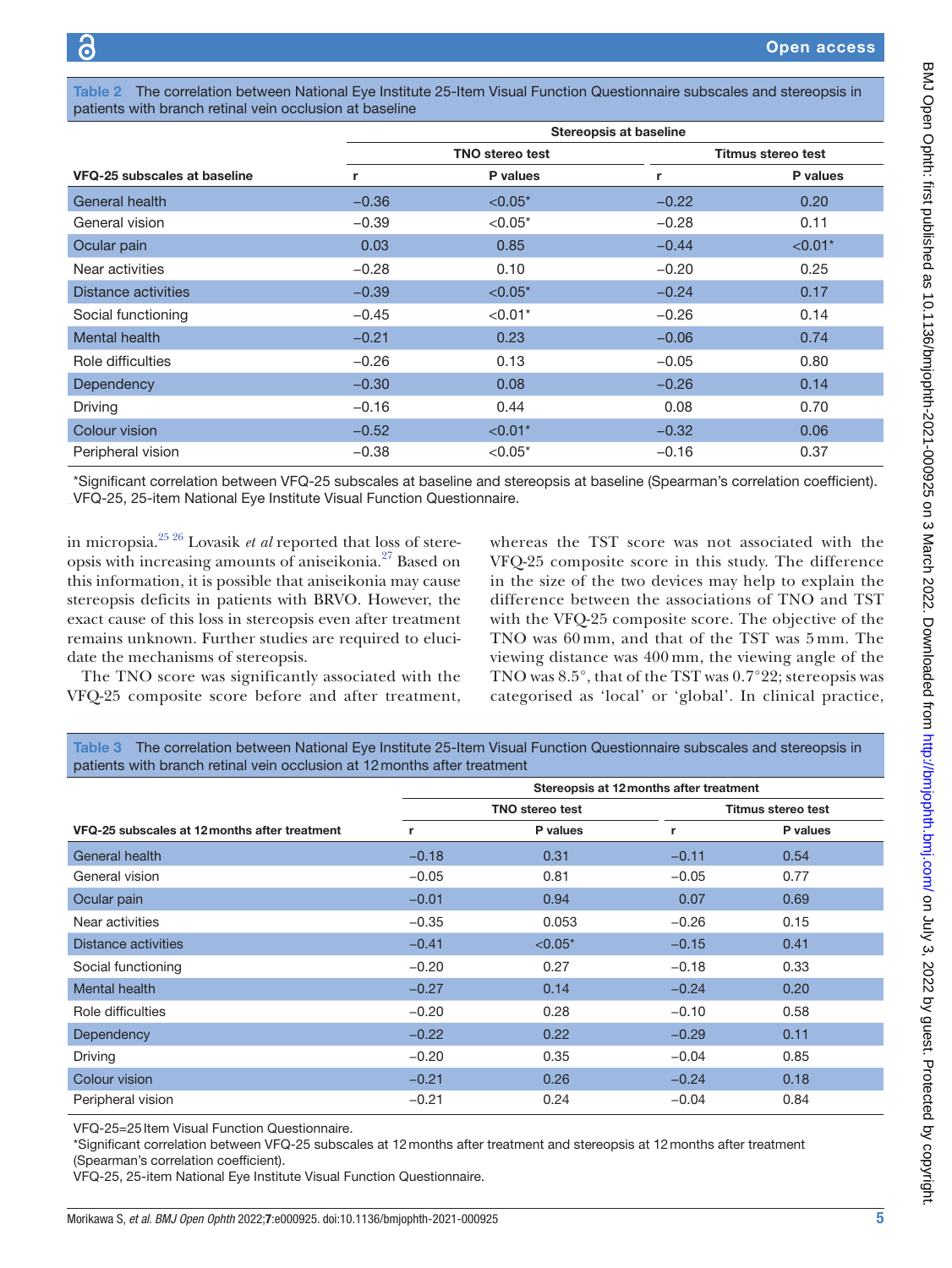stereopsis used to detect a contour-based stereo target such as the TST is considered to be 'local', while the stereopsis to detect a random dot-based stereo target such as the TNO is considered to be 'global'.<sup>[28–31](#page-6-12)</sup> For calculating the viewing angle, the length of the TNO on the ocular fundus was 2.5 mm and that of the TST was 0.2 mm. Since the BRVO lesion size was larger than length of the TST on the ocular fundus, TNO, which is a type of 'global' stereopsis, might be associated. To the best of our knowledge, this is the first study to examine the association between stereopsis and VR-QOL. Potic *et al* reported that stereopsis was associated with the VR-QOL, especially during driving, in patients with RD.[32](#page-6-13) Therefore, stereopsis is important for VR-QOL in patients with retinal disease, and our data may help improve the patient's adherence to become willing to actively and continuously receive care.

In our study, there were no correlations between the TST score and any of the VFQ-25 subscales except for 'ocular pain', whereas the TNO was significantly correlated with quality of vision subscales such as 'general vision', 'distance activities', 'colour vision',and 'peripheral vision' at baseline. In addition, 'distance activities' were also significantly correlated with the TNO at 12 months. It is noteworthy that impairment in 'distance activities' was seen in patients with BRVO due to unilateral retinal diseases. Although BCVA in patients with BRVO recovered to the level of control subjects after IVR treatment, recovery in 'distance activities' was poor, which may be explained by the impairment in stereopsis. The VFQ-25 composite score was not associated with stereopsis in patients with BRVO at 12 months after treatment in this study. This may be because that other visual functions such as contrast sensitivity and metamorphopsia were more relevant to the VFQ-25 composite score and further study is needed to determine the relationship between the VFQ and visual functions.

There are some limitations to this study, First, the small sample size reduced the probability of identifying statically significant associations. Second, the lack of examination affected stereopsis including eye dominance, pupil size and accommodation can be a limitation of this study. $33-36$  Further, the placebo effect may have affected the VFQ-25 results. For example, it is possible that the patients recognised that they had received IVR treatment and answered the VFQ-25 questions more positively because of the expectation that they would benefit from the treatment, resulting in inflated VFQ-25 scores. In addition, the result of VFQ-25 was totally subjective and would vary between patients depending on many personal factors. This cannot be avoided by the study design, but could account for some of the improvements in the NEI VFQ-25.

In summary, our findings underscore the fact that IVR treatment for BRVO improved stereopsis and VR-QOL for 12 months. Stereopsis in unilateral BRVO was worse

than in control subjects, even after treatment. The TNO score at baseline was associated with VR-QOL in patients with BRVO.

Contributors Design and conduct of the study: FO, TO. Data collection: SM, TM, YS, YO. Management, analysis and interpretation of data: TH, FO. Preparation of the manuscript: SM, FO. Review of the manuscript: FO, TO. Approval of the manuscript: FO, TO. The guarantor: SM

Funding This study was supported by Novartis Pharma K.K., Tokyo, Japan (no award/grant number).

Competing interests None declared.

Patient consent for publication Not applicable.

Ethics approval This study was approved by the Institutional Review Board of the Tsukuba University Hospital and Mito Kyodo General Hospital (number: H27-238, approved date: 26 February 2016) and was conducted in accordance with the tenets of the Declaration of Helsinki.

Provenance and peer review Not commissioned; externally peer reviewed.

Data availability statement Data are available upon reasonable request. Not applicable.

Supplemental material This content has been supplied by the author(s). It has not been vetted by BMJ Publishing Group Limited (BMJ) and may not have been peer-reviewed. Any opinions or recommendations discussed are solely those of the author(s) and are not endorsed by BMJ. BMJ disclaims all liability and responsibility arising from any reliance placed on the content. Where the content includes any translated material, BMJ does not warrant the accuracy and reliability of the translations (including but not limited to local regulations, clinical guidelines, terminology, drug names and drug dosages), and is not responsible for any error and/or omissions arising from translation and adaptation or otherwise.

Open access This is an open access article distributed in accordance with the Creative Commons Attribution Non Commercial (CC BY-NC 4.0) license, which permits others to distribute, remix, adapt, build upon this work non-commercially, and license their derivative works on different terms, provided the original work is properly cited, appropriate credit is given, any changes made indicated, and the use is non-commercial. See:<http://creativecommons.org/licenses/by-nc/4.0/>.

#### ORCID iDs

Shohei Morikawa <http://orcid.org/0000-0001-6644-3734> Fumiki Okamoto<http://orcid.org/0000-0001-6164-7164> Yoshifumi Okamoto <http://orcid.org/0000-0003-1884-5290>

#### **REFERENCES**

- <span id="page-5-0"></span>1 Rabena MD, Pieramici DJ, Castellarin AA, *et al*. Intravitreal bevacizumab (Avastin) in the treatment of macular edema secondary to branch retinal vein occlusion. *[Retina](http://dx.doi.org/10.1097/IAE.0b013e318030e77e)* 2007;27:419–25.
- <span id="page-5-8"></span>2 Sugiura Y, Okamoto F, Morikawa S, *et al*. Time course of changes in metamorphopsia following intravitreal ranibizumab injection for branch retinal vein occlusion. *[Retina](http://dx.doi.org/10.1097/IAE.0000000000001740)* 2018;38:1581–7.
- <span id="page-5-7"></span>3 Sugiura Y, Okamoto F, Murakami T, *et al*. Time course of changes in contrast sensitivity following intravitreal ranibizumab injection for branch retinal vein occlusion. *[Jpn J Ophthalmol](http://dx.doi.org/10.1007/s10384-020-00758-9)* 2020;64:497–505.
- <span id="page-5-1"></span>4 Morikawa S, Okamoto F, Sugiura Y, *et al*. Stereopsis after intravitreal ranibizumab injections for branch retinal vein occlusion. *[Ophthalmol](http://dx.doi.org/10.1016/j.oret.2019.04.003)  [Retina](http://dx.doi.org/10.1016/j.oret.2019.04.003)* 2019;3:777–83.
- <span id="page-5-2"></span>5 Mangione CM, Lee PP, Gutierrez PR. National eye institute visual function questionnaire field test Investigators. Development of the 25-item national eye Institute visual function questionnaire. *[Arch](http://dx.doi.org/10.1016/j.oret.2019.04.003)  [Ophthalmol](http://dx.doi.org/10.1016/j.oret.2019.04.003)* 2001;119:1050–8.
- <span id="page-5-3"></span>6 Suzukamo Y, Oshika T, Yuzawa M, *et al*. Psychometric properties of the 25-item national eye Institute visual function questionnaire (Nei VFQ-25), Japanese version. *[Health Qual Life Outcomes](http://dx.doi.org/10.1186/1477-7525-3-65)* 2005;3:65.
- <span id="page-5-4"></span>7 Fukuda S, Okamoto F, Yuasa M, *et al*. Vision-related quality of life and visual function in patients undergoing vitrectomy, gas tamponade and cataract surgery for macular hole. *[Br J Ophthalmol](http://dx.doi.org/10.1136/bjo.2008.155440)* 2009;93:1595–9.
- <span id="page-5-5"></span>8 Okamoto F, Okamoto Y, Hiraoka T, *et al*. Effect of vitrectomy for epiretinal membrane on visual function and vision-related quality of life. *[Am J Ophthalmol](http://dx.doi.org/10.1016/j.ajo.2008.11.018)* 2009;147:869–74.
- <span id="page-5-6"></span>9 Okamoto Y, Okamoto F, Hiraoka T, *et al*. Vision-related quality of life and visual function following intravitreal bevacizumab injection